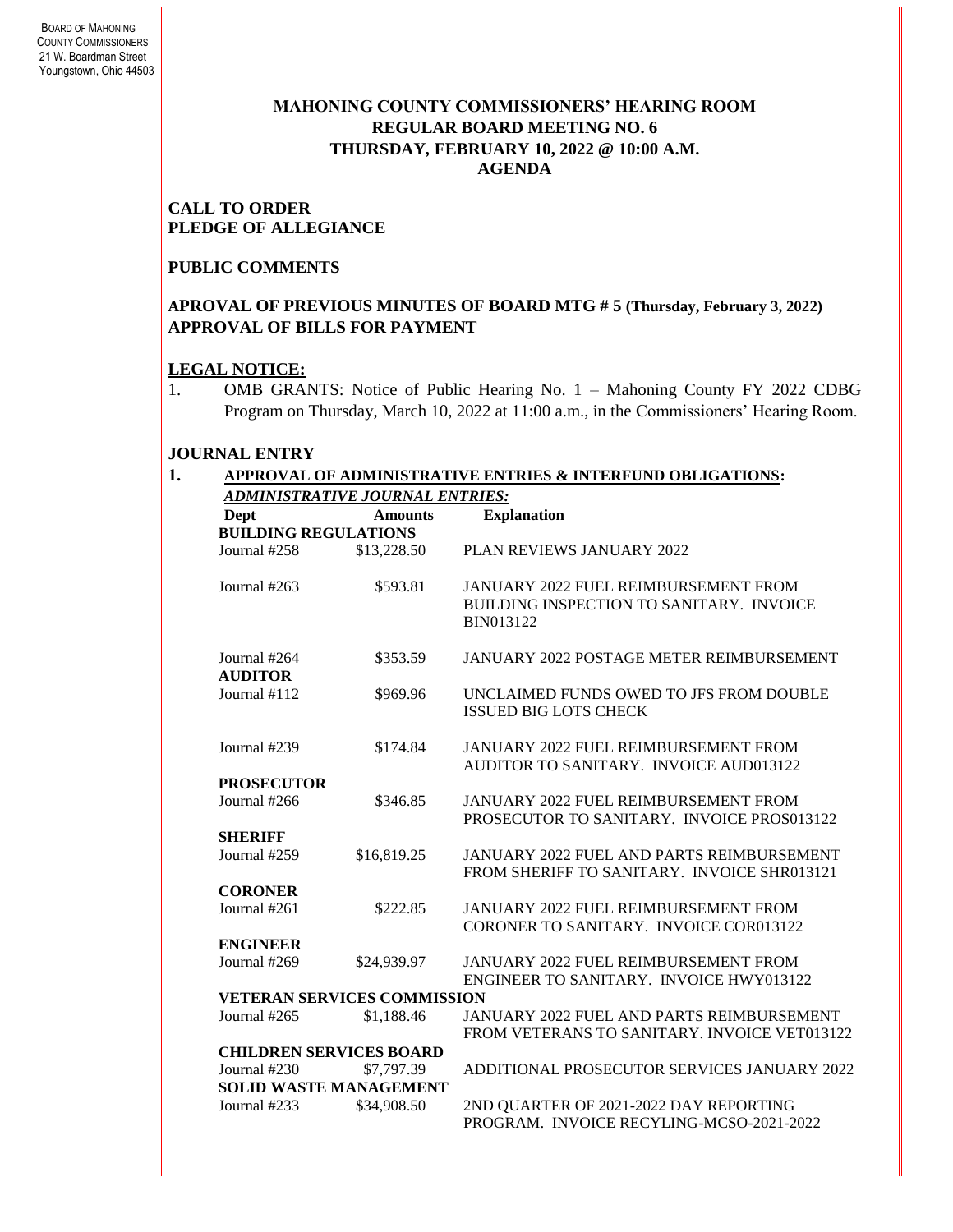#### **MENTAL HEALTH & RECOVERY BOARD**

| Journal $#123$ | \$22,784.00 | RESPITE EVENTS FOR 11/2/2021. INVOICE SFSC139 |
|----------------|-------------|-----------------------------------------------|
| Journal #268   | \$35,000.00 | HONOR COURT 07/01/2021-06/30/2022             |
| Journal #272   | \$2,862.75  | FEBRUARY 2022 RENT                            |

#### **2. AGREEMENTS:**

- a. AUDITORS: Agreement with Lake Business Products for service, maintenance and supplies for two (2) copiers in the estimated amount of \$1,500.00. (general)
- b. AUDITORS: Agreement with Auditor of the State of Ohio to audit the County's basic financial statements for year ending December 31, 2021 in the amount of \$136,079.00. (general)
- c. CONVENTION & VISITORS: Agreement with Getaways on Display dba PA on Display for 2022 literature distribution at service plazas in the amount of \$4,320.00. (non-general)
- d. CONVENTION & VISITORS: Agreement with AJR Publishing/Crossings Magazine for 2022 advertising services in the amount of \$2,000.00. (non-general)
- e. ENGINEERS: Agreement with ACA Engineering Inc. for material testing services in the amount of \$49,999.00. (non-general)
- f. ENGINEERS: Agreement with Professional Service Industries, Inc., (PSI) for materials testing services in the amount of \$49,999.00. (non-general)
- g. ENGINEERS: Agreement with Enertech Electrical Inc., for the removal and replacement of a malfunctioning decorative light on the First Street Bridge in the estimated amount of \$3,000.00. (non-general)
- h. JOB & FAMILY: Amendment No. 1 with YMCA for Youth Development Program to replace Exhibit 2 at no change in amount of \$400,000.00. (non-general)
- i. SANITARY: Agreement with Savanna Springs to provide water delivery services to various locations in the estimated amount of \$1,661.00 with renewal options. (nongeneral)
- j. TREASURERS: Agreement with Automated Business Equipment for maintenance on canon check scanner in the amount of \$4,150.00. (general)

#### **3. CHANGE ORDERS:**

- a. LEAD-BASED: Change Order No. 1 with American Pinnacle Construction for additional lead hazard control work at 165 Maywood in the amount of \$750.00. (nongeneral)
- b. LEAD-BASED: Change Order No. 1 with American Pinnacle Construction for additional lead hazard control work at 1704 Oak Hill in the amount of \$1,800.00. (non-general)

#### **RESOLUTIONS**

|  | <b>ADDITIONS:</b>          |                |                                           |
|--|----------------------------|----------------|-------------------------------------------|
|  | Dept                       | <b>Amounts</b> | <b>Explanation</b>                        |
|  | <b>COMMISSIONERS ADMIN</b> |                |                                           |
|  | Journal #347               | \$5,464,448.00 | BUDGET ADDITION TO ORG #05010 AMERICAN    |
|  |                            |                | RESCUE PLAN ADMIN INCREASE EXPENSES NON   |
|  |                            |                | OPERATING FOR ARPA REVENUE REPLACEMENT    |
|  |                            |                | ENGINEER PROJECT                          |
|  | <b>SANITARY ENGINEER</b>   |                |                                           |
|  | Journal #341               | \$51,370.00    | BUDGET ADDITION TO PROJECT #06066 MEANDER |
|  |                            |                | WWTP- CONVEYOR SYSTEM REPLACEMENT IMP     |
|  |                            |                | NO 523 INCREASE GENERAL CONTRACTING       |
|  |                            |                |                                           |